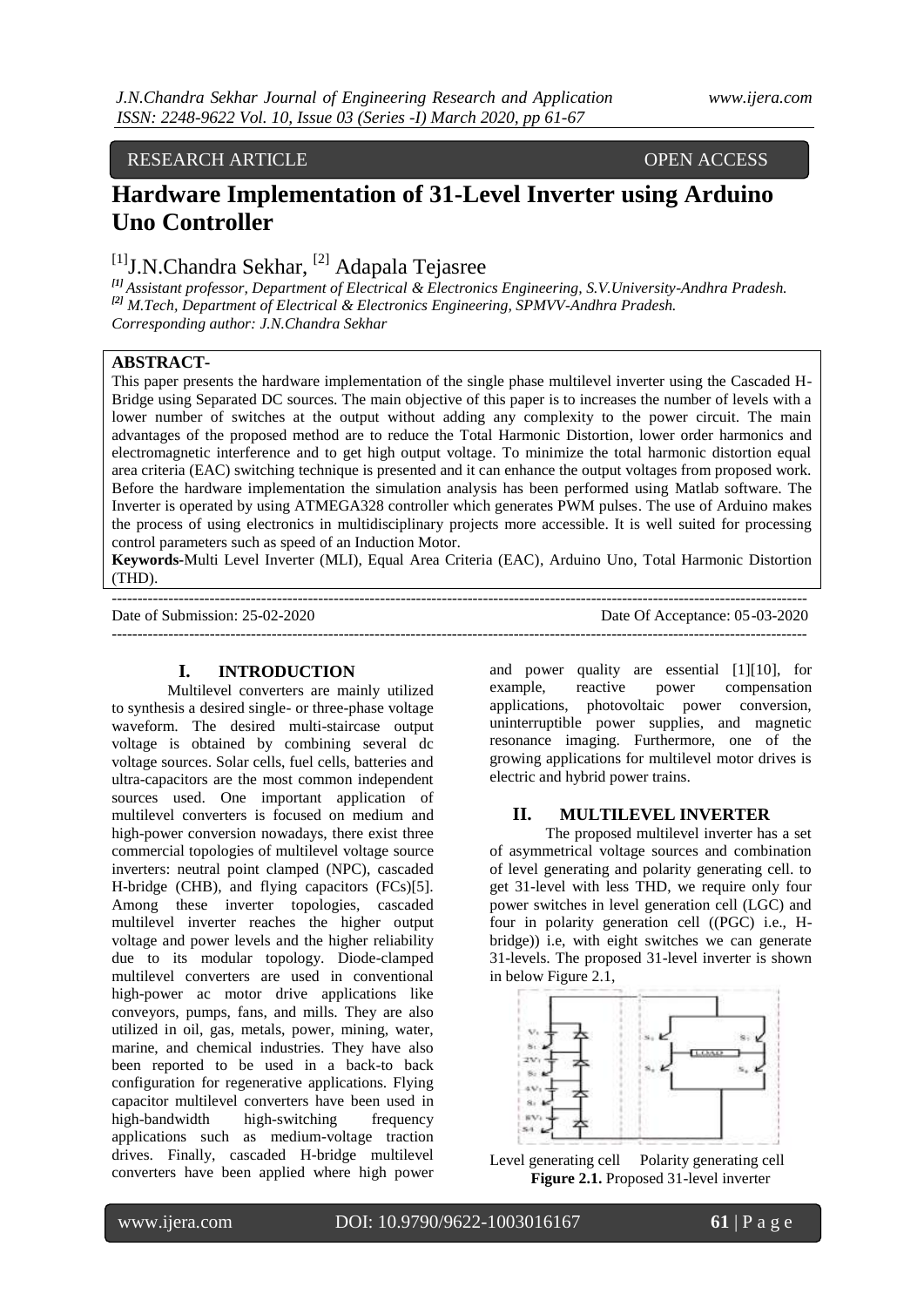Here,  $V_1$  is step voltage and the voltage ratio of asymmetrical voltage sources is given by,  $V_1$ : 2V<sub>1</sub>: 4V<sub>1</sub>: 8V1

Here, we have two cells, they are level generating cell and polarity generating cell. The LGC generates number of output levels with the help of switching sequence and PGC generates +Ve and –Ve half waves for AC operation. The voltage across LGC is 31-level pulsating DC [6].

In this paper the simple technique called EAC is implemented to finding the initial values and these initial switching angles are enough to get minimum THD for any number of levels. The EAC is a natural method of finding the best switching angles [6], [7]. By dividing half of fundamental sine wave horizontally and vertically with step voltage and time (ms) respectively.



**Figure 2.2.** Equal Area Criteria (EAC) switching technique

Here,  $A_1$  and  $A_2$  are the areas shown in above figure. To get minimum THD the areas of  $A_1$  and  $A<sub>2</sub>$  should be equal. The fundamental switching frequency is taken as 50Hz [6].

Here,  $a_1, a_2, a_3, \ldots, a_n$  are the switching angles for N-level MLI. All the angles should be  $\langle 90^\circ \rangle$ .

0<a<sub>1</sub> <a<sub>2</sub><a<sub>3</sub> <a<sub>4</sub><a<sub>5</sub> <a<sub>6</sub><a<sub>7</sub> - - - - a<sub>n</sub> <90<sup>0</sup> Number of switching angles for N-levels = [(Number of levels-1)<sub> $\alpha$ </sub>]

### **Mathematical formula for angle calculation:**

 $N<sup>th</sup>$  switching angle  $a_n$  (deg.) = [Time at which the  $N<sup>th</sup>$  vertical line touches the time axis (x-axis)] x [2] x fundamental frequencyll x  $180^0$ 

The switching angles for 31-level is given below,  $a_1=2^0$ ,  $a_2=6^0$ ,  $a_3=10^0$ ,  $a_4=14^0$ ,  $a_5=18^0$ ,  $a_6=22^0$ , $a_7=26^0$  ,  $a_8=30^0$ ,  $a_9=35^0$ ,  $a_{10}=40^0$ ,  $a_{11}=45^0$ ,  $a_{12}=51^{\circ}$ ,  $a_{13}=57^{\circ}$ ,  $a_{14}=64^{\circ}$   $a_{15}=74^{\circ}$ .

By using above formula we can calculate switching angles for N number of levels. These angles can also be useful for initial guess in NR. With the above switching angles the THD of 31 levels is 2.85%. Here the sinusoidal pulse width modulation technique (SPWM) can be used for controlling H-bridge switches [6].

In order to obtain integral multiple of +Vdc levels in the output voltage, switches S5 and S6 should be turned ON and for –Vdc levels switches S7 and S8 should be turned ON. For zero level simultaneously either S5&S6 or S7&S8 should be turned ON..

#### **THD Calculation:**

In general, the Fourier series expansion of the staircase output voltage waveform is given by

∞ Van =  $\sum^{\text{4Vdc}}$ /kn (cos(k $\alpha_1$ ) + cos(k $\alpha_2$ )  $+...+cos(k\alpha_{s})\sin(kwt)$ <sub>K=1,3,5,...</sub>

 $(i)$ 

Where s is the  $n<sup>th</sup>$  switching angle and k is order of harmonic components. Among s number of switching angles, generally one switching angle is used for fundamental voltage selection and the remaining (s-1) switching angles are used to eliminate certain predominating lower order harmonics.

From equation (i), the expression for the fundamental voltage in terms of switching angles is given by

$$
4Vdc_{/\Pi} \quad (cos(\alpha_1) + cos(\alpha_2) + \dots + cos(\alpha_s))=V_1
$$

(ii)

From the above two equations (i) and (ii), the percentage value of THD is given by

$$
\%THD = \frac{\sqrt{\sum_{n=2, 3 ...}^{\infty} V_n^2}}{V_1} \quad \times 100
$$

#### **III. ARDUINO UNO**



**Figure 3.1**Arduino Uno board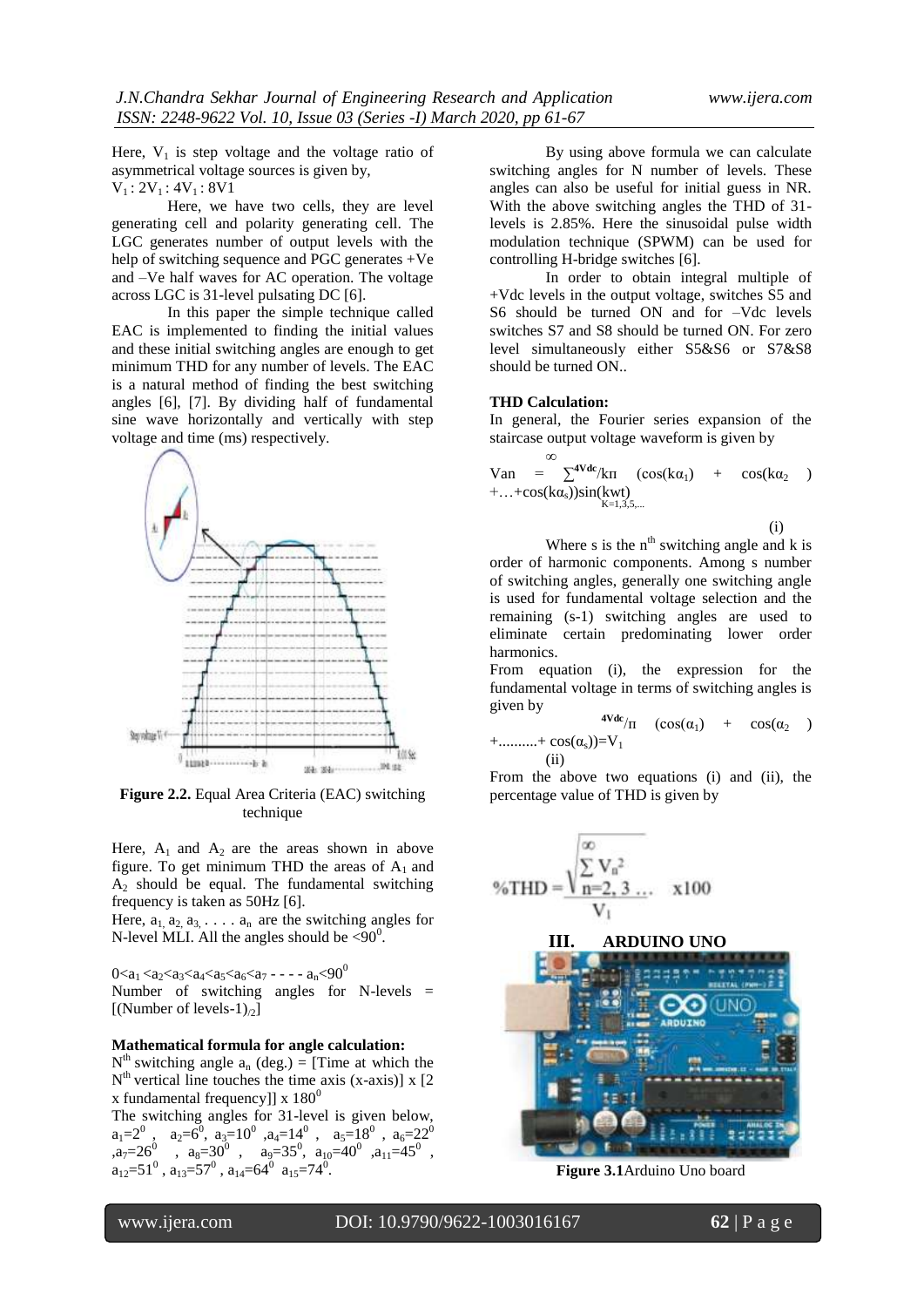Arduino Uno consists of an 8-bit Atmel AVR microcontroller with complementary components to facilitate programming and incorporation into other circuits. An important aspect of the Arduino is the standard way that connectors are exposed, allowing the CPU board to be connected to a variety of interchangeable add-on modules known as shields. Some shields communicate with the Arduino board directly over various pins, but many shields are individually addressable via an I²C serial bus, allowing many shields to be stacked and used in parallel. Official Arduino's have used the mega AVR series of chips, specifically theATmega8, ATmega168, ATmega328, ATmega1280, and ATmega2560.

A handful of other processors have been used by Arduino compatibles. Most boards include a 5 volt linear regulator and a 16 MHz crystal oscillator (or ceramic resonator in some variants), although some designs such as the Lily Pad run at 8 MHz and dispense with the on board voltage

regulator due to specific form factor restrictions. An Arduino's microcontroller is also preprogrammed with a boot loader that simplifies uploading of programs to the on-chip flash memory, compared with other devices that typically need an external programmer.

#### **Features:**

- ATmega328 microcontroller
- Input voltage 7-12V
- 14 Digital I/O Pins (6 PWM outputs)
- 6 Analog Inputs
- 32k Flash Memory
- 16Mhz Clock Speed

#### **IV. MATLAB SIMULATION**

The Proposed 31-level inverter simulation circuit with resistive load is as shown below,



**Figure 4.1**. Simulink model of proposed 31- level inverter

After calculation of switching angles we used pulse generators for LGC to Switch ON the switches at calculated switching angles and for Hbridge SPWM. The value of THD is observed with the help of FFT analysis using MATLAB/Simulink software for 31-level with resistive load of 10ohms.

We achieved The THD value of the above levels is 2.85%. The output voltage wave form and FFT analysis of output voltage are shown in below figures.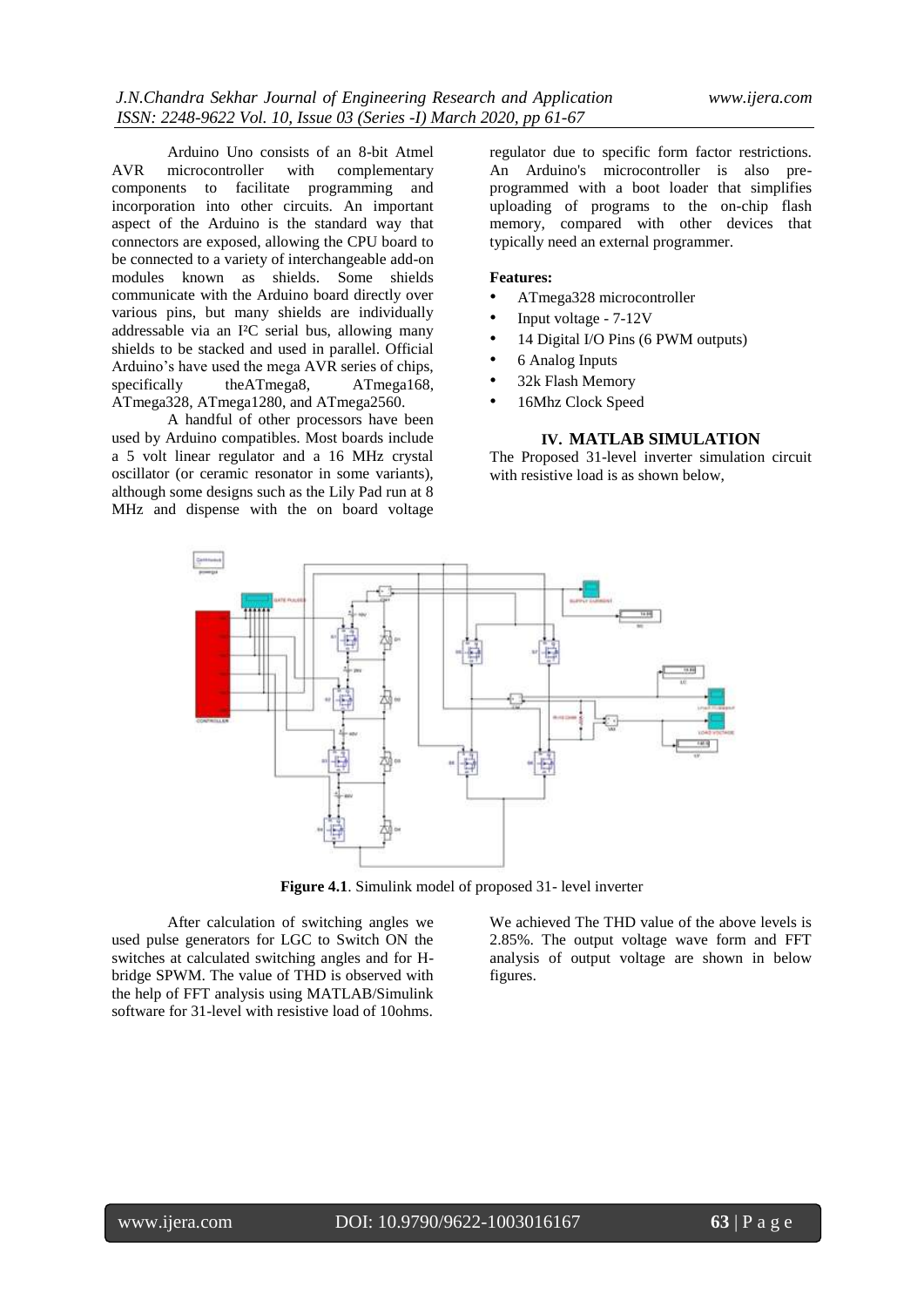

**Figure 4.2**. Output voltage wave form of 31-level inverter



**Figure 4.3.** FFT analysis of 31-level inverter output voltage

# **IV. HARDWARE**

The hardware implementation of a 31 level inverter has the triggering circuit and bridge circuit and are shown in figures 5.1 & 5.2. The components used in this topology are MOSFETS (IRF540), diodes (1N4007), Op amps (LM358P), resistors (10 ohm), capacitors (0.1 uf), batteries (9V), heat sinks (PI49) and Arduino Uno. Op amps are used as the driver circuit for MOSFETs. The output from driver circuits is given across the gate and source of the MOSFETs. The output can be seen in a cathode ray oscilloscope (CRO).



**Figure 5.1.** Triggering circuit



**Figure 5.2.** Bridge circuit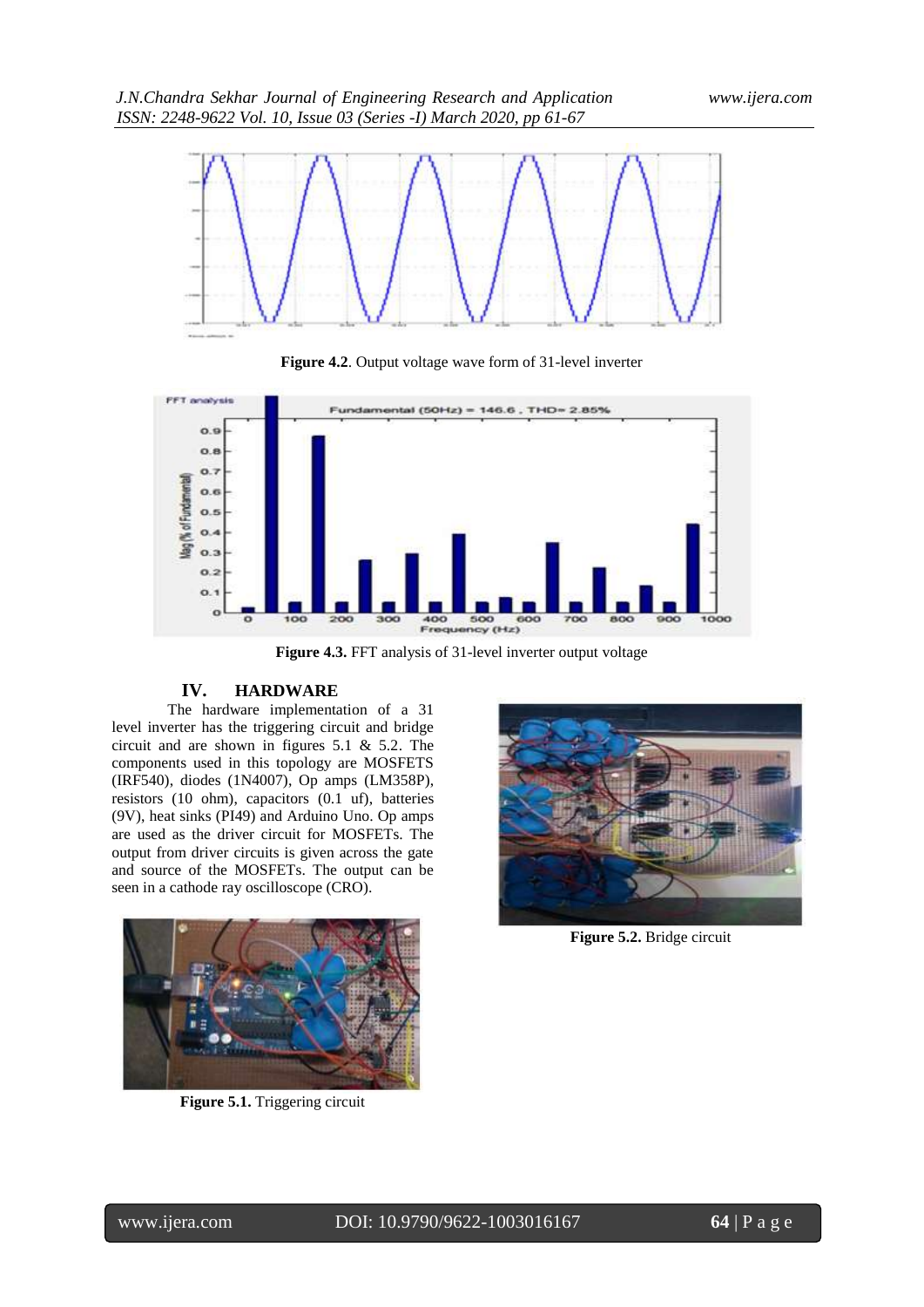

**Figure 5.3.**Hardware design of 31 level invedrter

The hardware has been interfaced to the Arduino as shown in figure 5.3 for giving the PWM pulses to the MOSFETS. It is interfaced to the laptop in order to provide the power supply to the Arduino. When the circuit is ON the following output wave forms have been obtained when the CRO is connected across the load.





Figure 5.4 Gate pulse for switch S1 Figure 5.5 Gate pulse for switch S2



Figure 5.6 Gate pulse for switch S3 Figure 5.7 Gate pulse for switch S4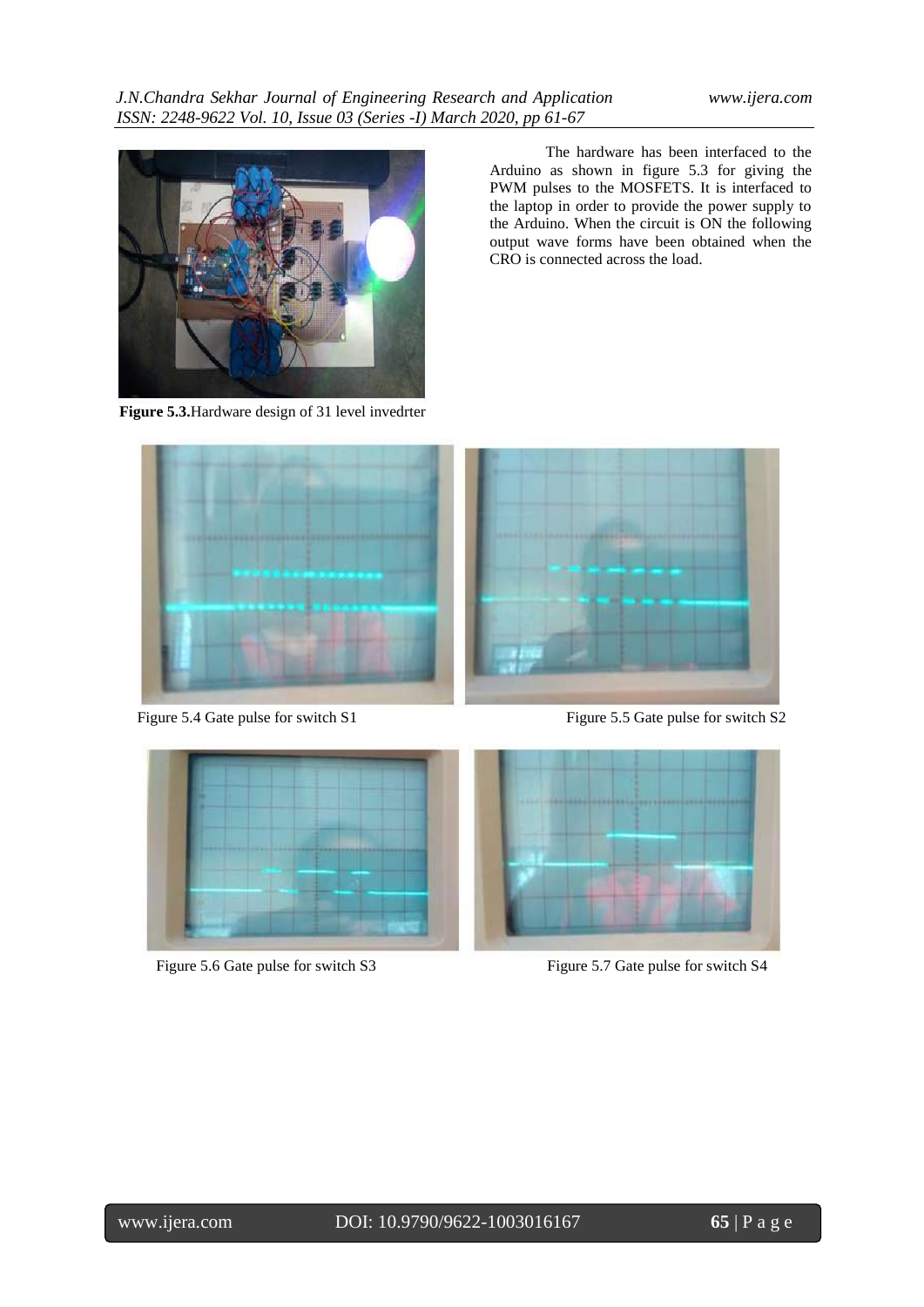*J.N.Chandra Sekhar Journal of Engineering Research and Application www.ijera.com ISSN: 2248-9622 Vol. 10, Issue 03 (Series -I) March 2020, pp 61-67*



Figure 5.8 Gate pulses for switches S5 & S6



**Figure 5.9** Gate pulses for switches S7 & S8



**Figure 5.10** output voltage of 31- level inverter

## **VI. CONCLUSION**

In this paper a new switching technique for 31level inverter is presented. With this simple method we can easily calculate the best switching angles. No need of solving complex non-linear equations and without writing the MATLAB program for GA and NR. No need of guessing initial angles [6]. With this EAC technique we achieved 2.85% THD with resistive load for 31 level.

The MATLAB simulation and the hardware implementation for the single phase 31 Level Inverter has been performed. The simulation and hardware results have been obtained. It is

observed that in multilevel inverter using cascaded H-Bridge stepped output is obtained with reduced code and hardware design complexity using Arduino controller. Modifying the program written in microcontroller, using additional filter circuits the number of steps in the output waveform can be varied, resulting in better sinusoidal output.

# **VII. FUTURE SCOPE**

The voltage levels obtained in the output can be improved by using high rated batteries which would enable the inverter to run industrial loads. In future there is scope to extend the number of levels as the process complexity is reduced for